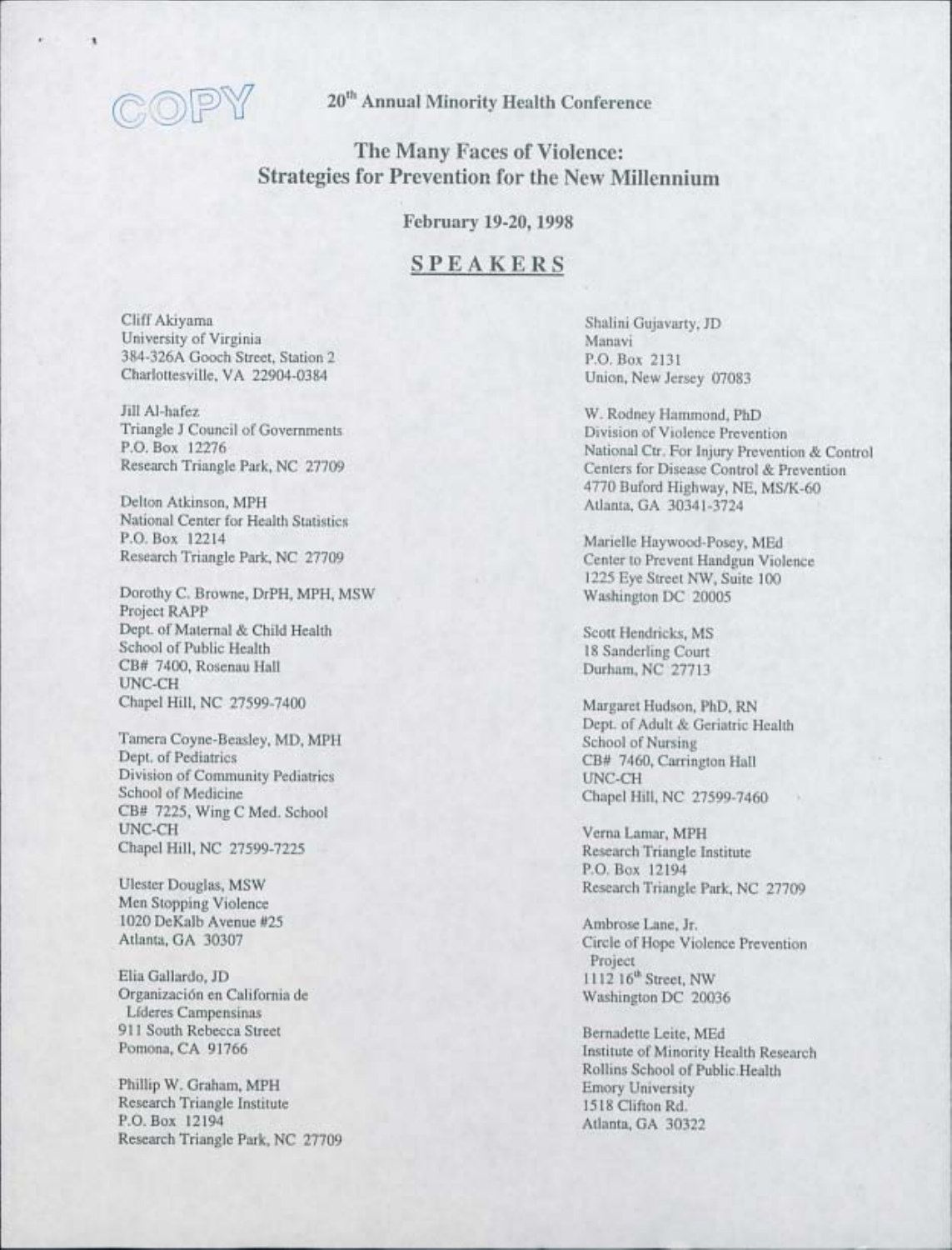Dana Loomis, PhD, MSPH, MS Dept. of Epidemiology School of Public Health CB# 7400, Rosenau Hall UNC-CH 27599-7400

Randi McCray S.A.F.E. Haven 70 Audubon St., 5<sup>th</sup> Floor New Haven, CT 06510

Kathryn E. Moracco, MPH (Beth) Injury Prevention Research Center CB# 7505 UNC-CH Chapel Hill, NC 27599-7505

Tanya Murphy National Black Women's Health Project 1211 Connecticut Ave., NW Suite 310 Washington DC 20036

Sulaiman Nurridin, MA Men Stopping Violence 1020 DeKalb Ave. #25 Atlanta, GA 30307

Lavdena Adams Orr, MD Child & Adolescent Protection Ctr. 111 Michigan Ave., NW Washington DC 20010

Virginia Ortega Organizaci6n en California de Lfderes Campensinas 911 South Rebecca Street Pomona, CA 91766

Lisa Price, MSW North Carolinians Against Gun Violence P.O. Box 9204 Chapel Hill, NC 27515

Glenn Solomon, PhD, MPH Health Sciences Center Adolescent Medicine University of Oklahoma P.O. Box 26901 Oklahoma City, OK 73190

MariaTheresa Viramontes East Bay Public Safety Corridor Project 1222 Preservation Parkway Oakland, CA 94612

Diana Wells, RN, MSW, MPH The Beacon Program UNC Hospitals CB# 7600, 101 Manning Drive Chapel Hill, NC 27514

Sharon Wilder Triangle J Council of Governments P.O. Box 12276 Research Triangle Park, NC 27709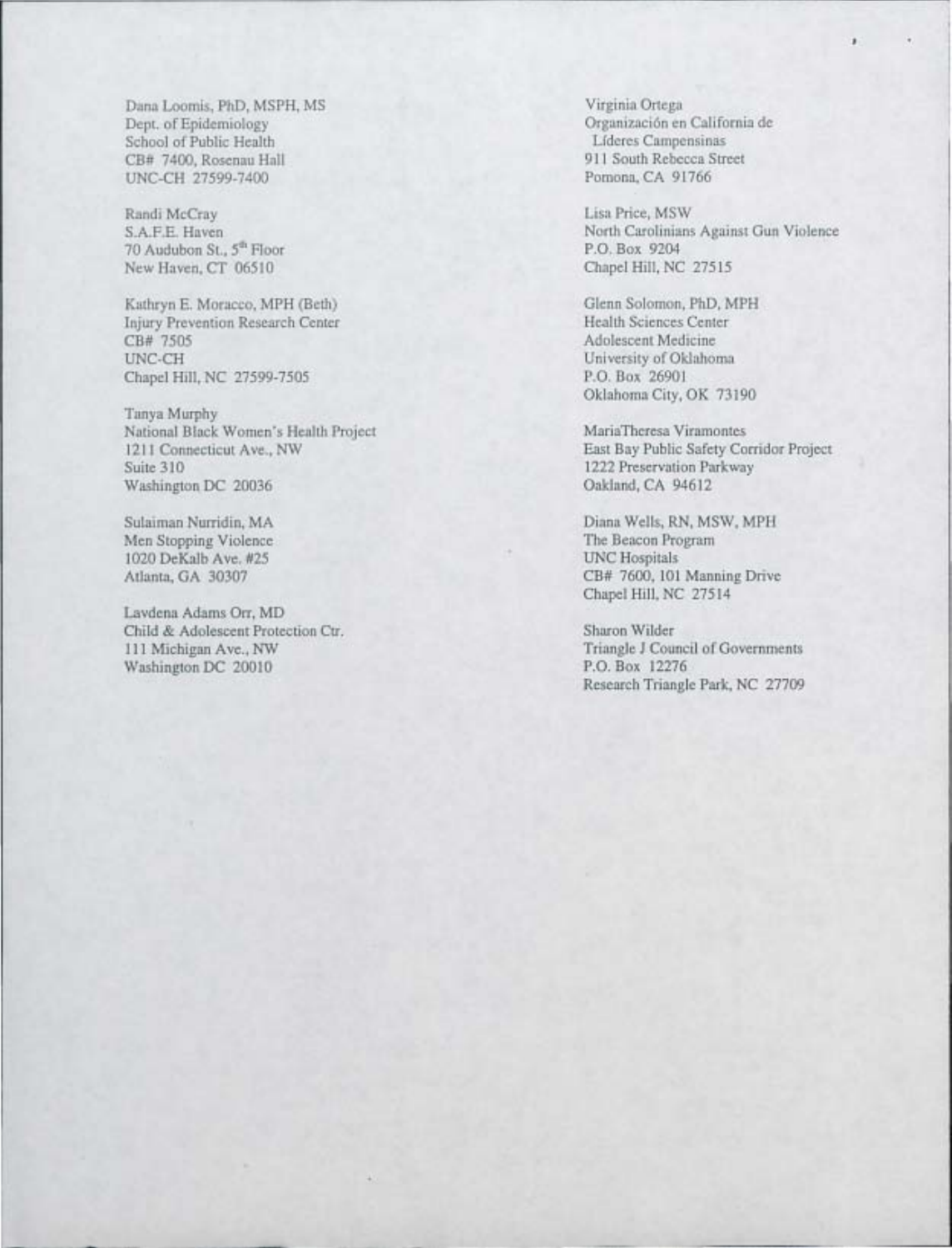## **20th Annual Minority Health Conference THE MANY FACES OF VIOLENCE: STRATEGIES FOR PREVENTION IN THE NEW MILLENNIUM February 19-20, 1998 Chapel Hill, North Carolina**

### **PARTICIPANTS**

Jennifer Allen 617 Hibbard Dr Apt B Chapel Hill, NC 27514

Lavonia Allison 1213 Fayetteville St Durham, NC 27707

Paula Alston Chatham Co Health Dept 1000 S 10th Ave Siler City, NC 27344

Mary Kate Appicelli 417 Granville Rd Chapel Hill, NC 27514

Vivian Armstrong Guilford Co Health Dept 301 N Eugene St Greensboro, NC 27401

Michelle Arnaudy Maternal & Child Health CB# 7400 Rosenau Hall **UNC CH** Chapel Hill, NC 27599-7400

Leonard Arnold Harnett Co Schools PO Box 1029 Lillington, NC 27546

Joyce Ashley Tri Co Community Health Ctr PO Box 227 Newton Grove, NC 28366

Ahna Ballonoff School of Public Health CB# 7400 Rosenau Hall UNC CH Chapel Hill, NC 27599-7400 Jennifer Barnard Dept of Psychology 601 S College Rd Wilmington, NC 28403-3297

Shirley Barnes Morehouse College Hope Hall Rm 105 830 Westview Dr SW Atlanta, GA 30314

Harriet Barr 4314 Berini Dr Durham, NC 27705

Kris Barton UNC Pembroke POBox 1510 Pembroke, NC 28372

Sheila Bazemore Maternal & Child Health DHHS PO Box 29597 Raleigh, NC 27626-0597

Millie Becker Jewish Community Center 2308 E Broad St Richmond, VA 23223

Mary Beth Bell School of Public Health CB# 7400 Rm 262 Rosenau Hall UNC CH Chapel Hill, NC 27599-7400

VernelI Bell Pamlico Co Health Dept PO Box 306 Bayboro, NC 28515

Leigh Belton Hlth Promotion & Disease Prev CB# 3417 720 Bolin Creek Ctr UNC CH Chapel Hill, NC 27599-3417

Trude Bennett Maternal & Child Health CB# 7400 Rosenau Hall UNC CH School of Public Health Chapel Hill, NC 27599-7400

Stephanie Betran School of Medicine CB# 3368 UNC CH Chapel Hill, NC 27599-3368

Sheila Bogan UNC Greensboro 909 UNCG Station Greensboro, NC 27413

Jean Bontempi 379 Summerwalk Cirel Chapel Hill, NC 27514

Jackie Bowens-Carlson Coastal Women's Shelter PO Box 13081 New Bern, NC 28561

Brenda Brauer Durham Co Health Dept 414EMainSt Durham, NC 27701

Kate Brittiny Rape Crisis of Durham PO Box 52028 Durham, NC 27717-202

Christine Brooks 968 Coleridge Rd Siler City, NC 27344

Gloria Brooks Orange Co Health Dept 300 W Tryon St Hillsborough, NC 27278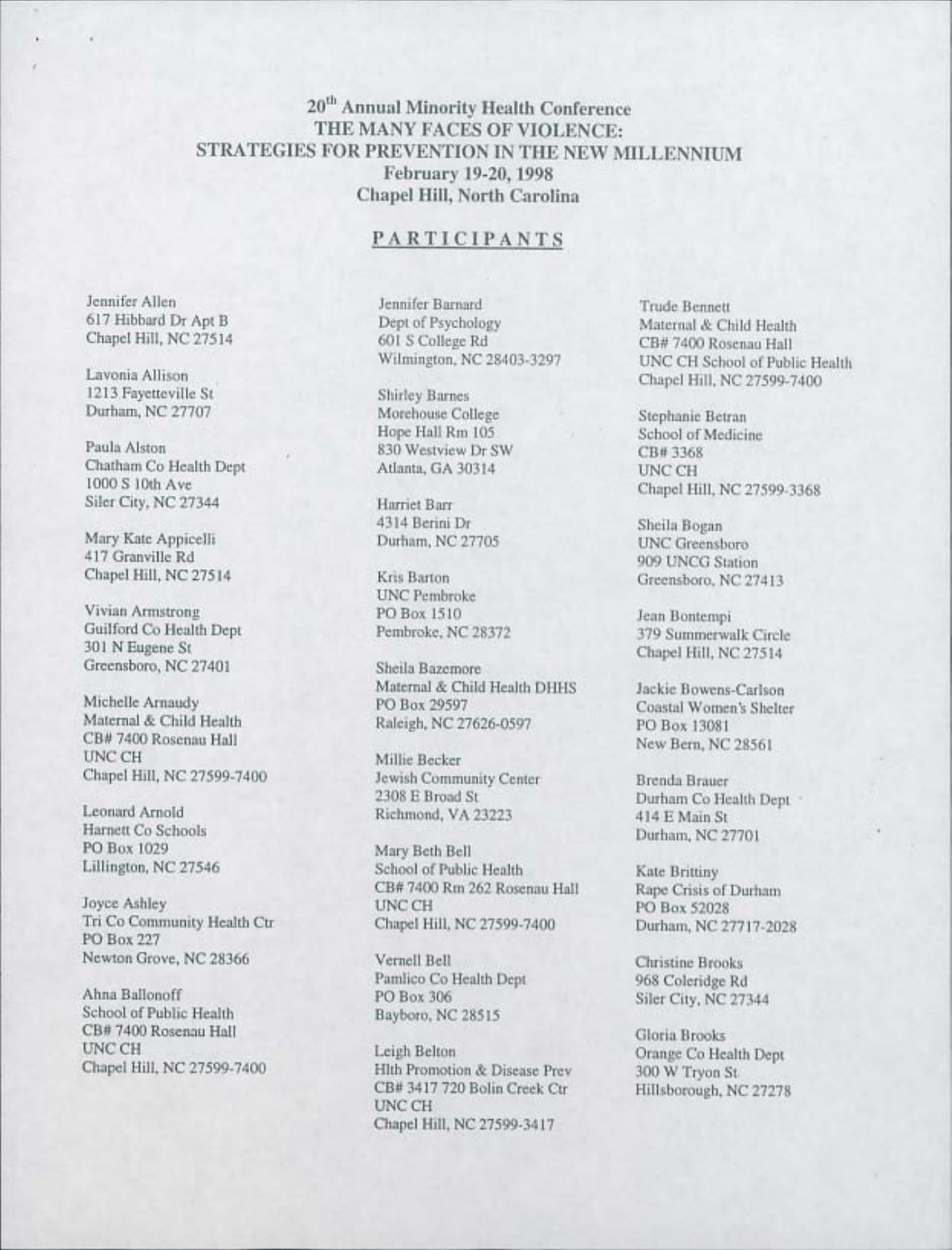Ajiah Brown Tracie Campbell Sandra Cole<br>
NCCU Dept of Health Education NC Central University Fayetteville AHEC NCCU Dept of Health Education NC Central University Fayetteville AH<br>PO Box 19738 Health Education Dept 1601 Owen Dr PO Box 19738 Health Education Dept Durham, NC 27707 1801 Favetteville St

Felicia Brown Carroll Cooper Carroll Cooper Carroll Cooper Carroll Cooper Carroll Cooper Carroll Cooper Carroll Cooper (3) Gastonia, NC 28052

2438 S Holden Rd Apt H<br>Greensboro, NC 27407

Kwain Bryant 7710 Rogers Rd<br>
Teen Health Connection **1996 Angela Carmon** 7710 Rogers Rd<br>
2011 - Angela Carmon *Chapel Hill*, NC 251 Eastway Dr Dept of Public Safety<br>
Charlotte, NC 28213 CB# 1600 Security Sv

Tina Bryant Chapel Hill, NC 27599-1600 PO Box 9025<br>NC Primary Health Care Assoc Wilmington, NC 28402 NC Primary Health Care Assoc<br>975 Walnut St Suite 355 Male Carter 975 Walnut St Suite 355<br>Cary, NC 27511

Christine Bryer PO Box 1510 Dept of Health Education 1027 Hilton James<br>142 Miller Morgan Hlth Sci Blg Chapel Hill, NC 27514 142 Miller Morgan Hlth Sci Blg Chapel Hill, NC 27514 Tara Cox<br>
Durham, NC 27707 101 Rock

Clementine Buford 7004 Widenridge Rd<br>
2004 Widenridge Rd<br>
2012 Zebulon, NC 27959 Durham Co Health Dept Zebulon, NC 27959 Carolyn Crump

Lineberger Cancer Research Ctr<br>CB# 7295 CB# 7295 Phyllis Clark-Thornton Joy Cunningham<br>
1990 DINC CH 755 Hamlet Chapel Rd Rape Crisis of Du Chapel Hill, NC 27599-7295

Jeanette Bunch Kristena Clay Wilson Co Health Dept NC Central University Mary Ellen Cunningham<br>
1801 Glendale Dr Health Education Dept 117 Mallette St . Wilson, NC 27893 PO Box 19738 Chapel Hill, NC 27516

Dorothy Burns Jan Current

Mary Campbell 601 S College Rd<br>
Durham Co Health Dept Suzanne Cloutier Wilmington, NC 2 414 E Main St 252 Brookberry Circle Durham, NC 27701 Chapel Hill, NC 27514 Robbie Davis

Durham, NC 27704

Piedmont Health Services<br>PO Box 17179 Chapel Hill, NC 27514 Catherine Cooper

1704 Fountain Ridge Rd Chapel Hill, NC 27514 Michelle Cotton

Teen Health Connection Angela Carmon Angela Carmon Chapel Hill, NC 27514<br>251 Eastway Dr Dept of Public Safety CB# 1600 Security Svcs Bldg Deborah Covington<br>
UNC CH<br>
Coastal AHEC

> 1280 Burton Ave Apt 3D Kathie Cox High Point, NC 27262 UNC Pembroke

Kavena Cason Pembroke, NC 28372<br>1027 Hilton James

123 Chaucer Ct UNC CH

Health Education Dept Durham, NC 27713

NC A&T State University Caroline Clements PO Box 35756<br>
School of Nursing UNC Wilmington Fayetteville, N School of Nursing UNC Wilmington Fayetteville, NC 28303-0756<br>
1601 E Market St Dept of Psychology Dept of Psychology<br>601 S College Rd Greensboro, NC 27411 601 S College Rd Nikita Davis<br>Wilmington, NC 28403-3297 Dept of Psychology Wilmington, NC 28403-3297

Fayetteville, NC 28304

Gaston Co Health Dept Moses Carey Moses Carey 1425 Blair Br Rd #1502<br>
991 W Hudson Blvd Piedmont Health Services Austell, GA 30168

Monica Brown 2309 Nation Ave Apt 22<br>
2438 S Holden Rd Apt H Pam Carlson Durham, NC 27707

Coastal AHEC<br>PO Box 9025

101 Rock Haven Rd Unit G706 Amanda Chamblee Carrboro, NC 27510

414 E Main St<br>
14 E Main St<br>
14 E Main St<br>
14 E Main St<br>
27701 Luenda Charles<br>
28# 8140 Ste 105 Bolin Creek CB# 8140 Ste 105 Bolin Creek Rosalind Bullard Carrboro, NC 27510 Chapel Hill, NC 27599-8140

> The Pittsboro, NC 27312<br>
> Pittsboro, NC 27312<br>
> PO Box 52028 Durham, NC 27717 -2028

Durham Co Health Dept Suzanne Cloutier Wilmington, NC 28403-3297

PO Box 2554 Salisbury, NC 28145-2554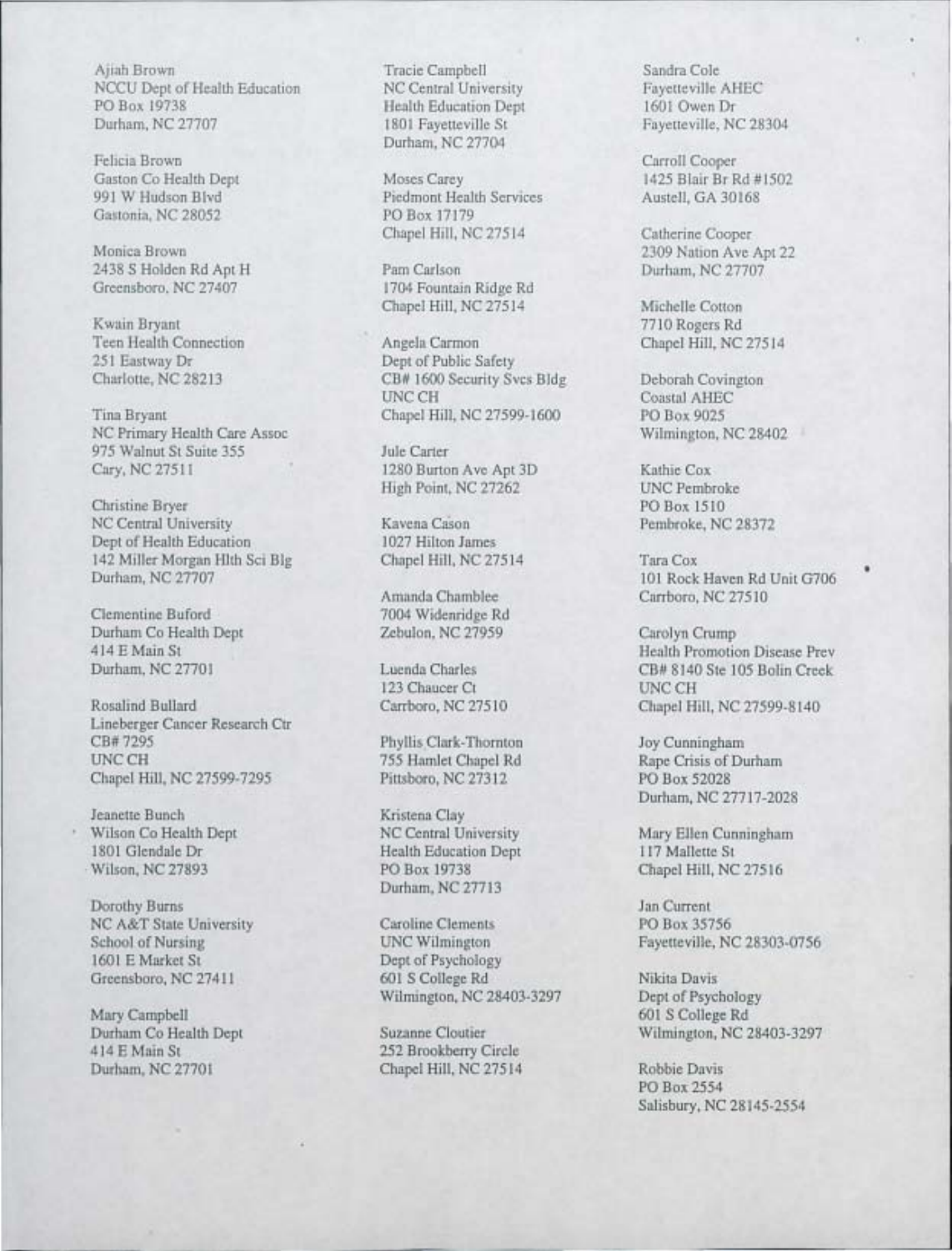Jean Davison Durham Co Health Dept 414 E Main St Durham, NC 27701

Nicola Dawkins Emory University Sociology Department Tarbutton Hall Atlanta, GA 30322

Robin Days Beaufort Co Health Dept PO Box 579 Washington, NC 27889

Margie De Woskin Triangle J Council of Govt PO Box 12276 RTP, NC 27709

Deborah Dee Maternal & Child Health CB# 7400 Rosenau Hall UNC CH Chapel Hill, NC 27599-7400

Roszena Devione 1061 Pasture Branch Rd RosehiIl, NC 28458

Leah Devlin Office of State Hlth Dir DHHS PO Box 29605 Raleigh, NC 27626-0605

Suzanne Dixon 189 Summerwalk Circle Chapel Hill, NC 27514

Kathryn Donaldson School of Medicine CB# 7030 UNC CH Chapel Hill, NC 27599-7030

Patty Dorian NOVA 3623 Latrobe Dr Ste 107 Charlotte, NC 28211

Priscilla Duncan Mecklenburg Co Health Dept 249 Billingsley Rd Charlotte, NC 28211

Clara Echols Orange Co Health Dept 300 W Tryon St Hillsborough, NC 27278 Molly Eggleston 201 Westbrook Dr C2 Carrboro, NC 27510

Michelle Elisburg 201 Hwy 54 #721 Carrboro, NC 27510

Wendy Etheridge Goshen Medical Center PO Box 187 Faison, NC 28341

Chineta Eure 106 W Carr St Apt 1 Carrboro, NC 27510

Mary Evans Scotland Co Health Dept PO Box 69 Laurinburg, NC 28353

Yanci Evans UNC Pembroke PO Box 1510 Pembroke, NC 28372

Shannon Flournoy UNC Pembroke PO Box 1510 Pembroke, NC 28372

Nakisha Floyd NC Central University Dept of Health Education PO Box 19738 Durham, NC 27707

Patrick Floyd UNC Pembroke PO Box 1510 Pembroke, NC 28372

Christopher Fordham Dept of Medicine CB# 7000 UNC CH Chapel Hill, NC 27599-7000

Melinda Freeman Alamance Co Health Dept 319 N Graham Hopedale Rd Burlington, NC 27217

Jason Frye UNC Pembroke PO Box 1510 Pembroke, NC 28372 Helen Gabert 1455 Gray Bluff Trail Chapel Hill, NC 27514

Trina Gabriel 26 Audley Ln Chapel Hill, NC 27514

Brenda Gant Vance Co Coalition PO Box 23 Henderson, NC 27536

Matthew Garvin 108 D Shadowood Dr Chapel Hill, NC 27514

Cynthia Gary 306 Estes Dr Ext Carrboro, NC 27510

Olivia Gatei 210 Alexander Ave Apt C Durham, NC 27705

Cindy Gay 331 W Rosemary St Apt 14 Chapel Hill, NC 27516

M Susan George 336 Summerwalk Circle Chapel Hill, NC 27514

Monica Gibbs 311 Carmichael Dorm Chapel Hill, NC 275] 4

Kimberly Glenn 3913 Wesseck Dr High Point, NC 27265

Helen Gobert 1455 Gray Bluff Trail Chapel Hill, NC 27514

Shelley Golden 1100 Ephesus Church Rd #612 Chapel Hill, NC 27514

Moses Goldmon Health Careers Access Prog CB# 8010 TTK Bldg UNC CH Chapel Hill, NC 27599-8010

Suzzette Goldmon NC Cooperative Extension Serv 721 Foster St Durham, NC 27701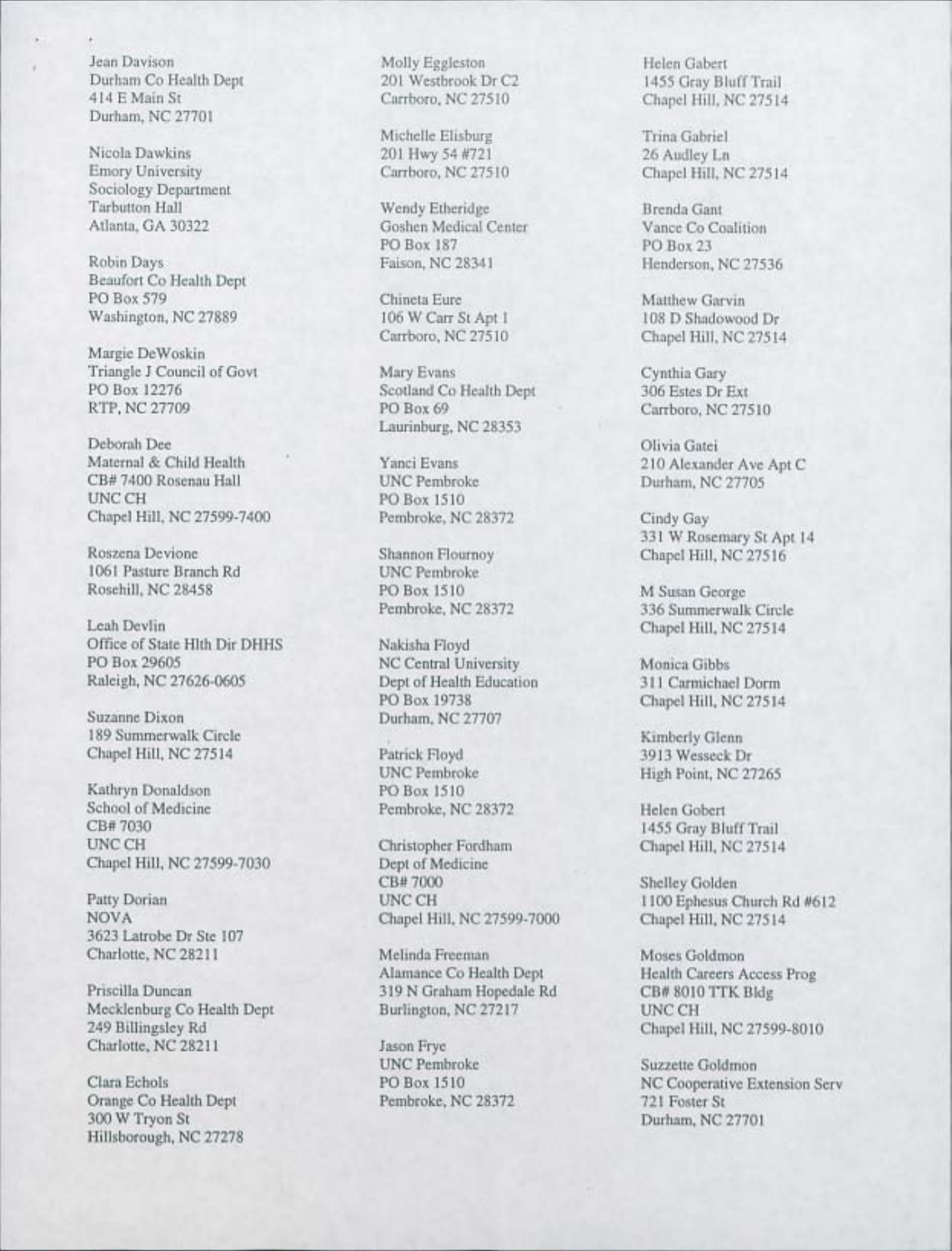Meredith Grady<br>Dept of Health Behavior Dept of Health Behavior Chapel Hill, NC 27599-7400 Joyce Holmes<br>CB# 7400 Rosenau Hall 601 Jones Ferr UNC CH School of Public Health Jennifer Heisler<br>Chapel Hill, NC 27599-7400 800 Eastowne Dr Chapel Hill, NC 27599-7400

Wake Forest Baptist Med Ctr<br>2117 Spring Garden St H Nicholette Hemingway 2117 Spring Garden St H Nicholette Hemingway Raleigh, NC 27626-0597<br>Greensboro, NC 27403 Arizona Dept of Health Serv

Martin Co Health Dept 210 W Liberty St Kelly Henson<br>Williamston, NC 27892 Warren Co Me

Roberta Habley Warrenton, NC 27589 501 Hwy 54 Bypass Apt K1

Katrina Hamilton Beverly Hester-Stephens<br>Forsyth Co Health Dept Durham Scholars Program Forsyth Co Health Dept Durham Scholars Program Avon Hymes<br>
PO Box 686 CB# 3440 The Kenan Center Durham Co DSS Winston Salem, NC 27102-0686

Zack Hamlett Carteret Community Action Virginia Hiday Lou Ann Jackson

Leskisha Hammonds

Punita Hanspal Alison Hilton Melvin Jackson School of Social Work Injury Prevention Ctr **IMPDP**<br>
CB# 3550 TTK Bldg CB# 7505 Chase Hall 111 Fa CB# 3550 TTK Bldg CB# 7505 Chase Hall 111 Fayetteville St UNC CH 27701 Chapel Hill, NC 27599-3550

Piedmont Health Services 216-17 Conner Dr PO Box 130<br>301 Lloyd St Chapel Hill, NC 27514 Pittsboro, NC Carrboro, NC 27510

Pembroke, NC 28372

LaSonya Goode Fouad Hassaan Shirley Holloway<br>14 E NC 54 Maernal & Child Health Durham Co Health 614 E NC 54 Maernal & Child Health Durham Co Health Dept<br>
Durham, NC 27713 CB# 7400 Rosenau Hall 414 E Main St Durham, NC 27713 CB# 7400 Rosenau Hall 414 E Main St UNC CH School of Public<br>Health

Bldg 800 Ste 100 Sandra Holmes<br>Chapel Hill, NC 27514 Maternal & Chi

Arizona Dept of Health Serv 1740 W Adams Rm 301 Sharon Holmes<br>Phoenix, AZ 85007 4600 University

Warren Co Mental Health Patricia Horton 548 Ridgeway St PO Box 242<br>Warrenton, NC 27589 Lenoir, NC 28645

Carrboro, NC 27510 Irva Hertz-Picciotto Penelope Howards<br>Epidemiology 700 Bolinwood Dr Paige Hall Smith CB# 7400 McGavran Greenberg Chapel Hill, NC 27514<br>UNC Greensboro UNC CH School of Public UNC Greensboro UNC CH School of Public<br>
PO Box 26169 Health PO Box 26169 Health Health Helen Hunter<br>Greensboro, NC 26169 Chapel Hill, NC 27599-7400 115 Parker Do Chapel Hill, NC 27599-7400 115 Parker Dorm

> CB# 3440 The Kenan Center Durham Co I<br>PO Box 810 Chapel Hill, NC 27599-3440 Durham, NC 27702

Beaufort, NC 28557 Dept of Sociology PO Box 337<br>Raleigh, NC 27695-8107 Hertford, NC 27944 Raleigh, NC 27695-8107

UNC Pembroke Kathelyn Hill Mary Jackson<br>PO Box 1510 100 Rockhaven Rd Apt B108 625 E 3rd St PO Box 1510 100 Rockhaven Rd Apt B 108<br>
Pembroke, NC 28372 Carrboro, NC 27510

UNC CH Durham, NC 27701<br>Chapel Hill, NC 27599-7505

Chapel Hill, NC 27514 Pittsboro, NC 27312

Sharon Holloman Clyde Johnson Christine Harris Northampton Co Health Dept Area L AHEC<br>
DNC Pembroke PO Box 635 PO Box 7368 UNC Pembroke PO Box 635 PO Box 7368<br>PO Box 1510 PO Box 7368 Jackson, NC 27845 Rocky Mount

Examples Ferry Rd F5<br>
27510 Carrboro, NC 27510

Alex Gray Chapel Hill, NC 27514 Maternal & Child Health DHHS<br>Wake Forest Baptist Med Ctr PO Box 29597

Jeanette Griggs Phoenix, AZ 85007 4600 University Dr Apt 412<br>Martin Co Health Dept Durham, NC 27707

700 Bolinwood Dr 24 G

Chapel Hill, NC 27514

Perquimans Co Schools<br>
Perquimans Co Schools<br>
PO Box 337

Siler City, NC 27344

Vanessa Jeffries Glenda Hargraves Stacey Hoffman Co Health Dept

Rocky Mount, NC 27804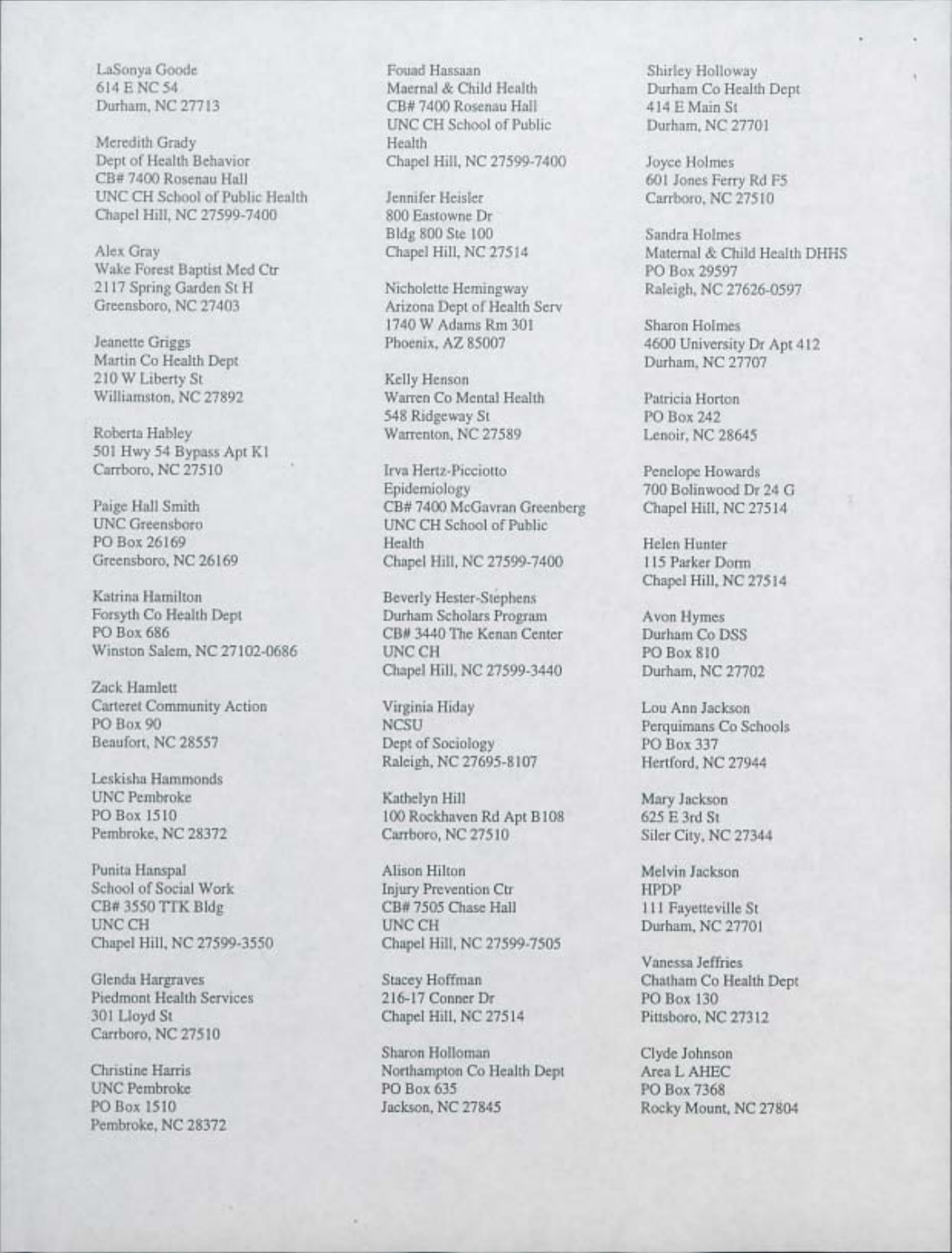Diane Johnson Maternal & Child Health CB# 7400 Rosenau Hall UNCCH Chapel Hill, NC 27599-7400

Kristy Johnson 5013 Lancashire Dr Raleigh, NC 27613

Renee Johnson Scool of Public Health CB# 7400 Rosenau Hall UNCCH Chapel Hill, NC 27599-7400

Alice Jones 1105 Hwy 54 Bypass Apt 4V Chapel Hill, NC 27516

Belinda Jones 110 Finley Forest Dr Chapel Hill, NC 27514

Rhondette Jones Wake Co Human Services PO Box 14049 Raleigh, NC 27620

Mita Judy Dept of Psychology 601 S College Rd Wilmington, NC 28403-3297

Ayanna Kersey 651 Craige Chapel Hill, NC 27514

Deidre King Family Services 19 D Summertree Ln Greensboro, NC 27406

Heather Knight 213-11 Conner Dr Chapel Hill, NC 27514

Christy Koch Zero Tolerance Coalition 105 E 2nd St Siler City, NC 27344

Jeffrey Korte Epidemiology CB# 7400 McGavran Greenberg UNC CH School of Public Health Chapel Hill, NC 27599-7400

Synetta Lett 635 Fair St Apt C19 Atlanta, GA 30314

Karen Lissy 9 Bentgrass Ln Durham, NC 27705

Monica Locklear UNC Pembroke PO Box 1510 Pembroke, NC 28372

Jeremy Long Chatham Co Health Dept PO Box 130 Pittsboro, NC 27312

Brian Lynn 123 Schultz St Chapel Hill, NC 27514

Kalani MacGregor 608C Van Thomas Dr Raleigh, NC 27615

Eddie Mace Pembroke State University PO Box 1510 Pembroke, NC 28372

Stephanie Madden Durham Co Health Dept 414 E Main St Durham, NC 27701

Sima Malieswari 1105 Hwy 54 Bypass Apt 11E Chapel Hill, NC 27516

Ranjani Manjunath 312 Taylor Hall Chapel Hill, NC 27514

Rebecca Margolis 216 Conner Dr #17 Chapel Hill, NC 27514

Hayley Mark Durham Co Health Dept 414 E Main St Durham, NC 27701

Connie Marks 3391 Tarleton East Dr Durham, NC 27713

Nicole Markson Family Services 204 Wilson St Greensboro, NC 27401

Francis Martinson Rural Health Project CB# 3368 Nations Bank Bldg UNCCH Chapel Hill, NC 27599-3368

Jennifer Mason 528 University Dr Greensboro, NC 27403

Desiree' McCarthy 105 Jones St Chapel Hill, NC 27514

Sherry McConnell 25 Brookcliff Dr Asheville, NC 28804

Kaye McDonald NC Central University PO Box 19798 Durham, NC 27707

Mary Anne McDonald Epidemiology CB# 7400 McGavran Greenberg UNC CH School of Public Health Chapel Hill, NC 27599-7400

Madie McDougald Harnett Co Schools PO Box 1029 Lillington, NC 27546

Tonya McLeod 210-20 Conner Dr Chapel Hill, NC 27514

Amy McMann Orange Durham Coalition Center PO Box 688 Durham, NC 27702

Dee Anna McNeall UNC Pembroke PO Box 1510 Pembroke, NC 28372

Cindi McPherson School of Public Health CB# 7400 Rosenau Hall UNC CH Chapel Hill, NC 27599-7400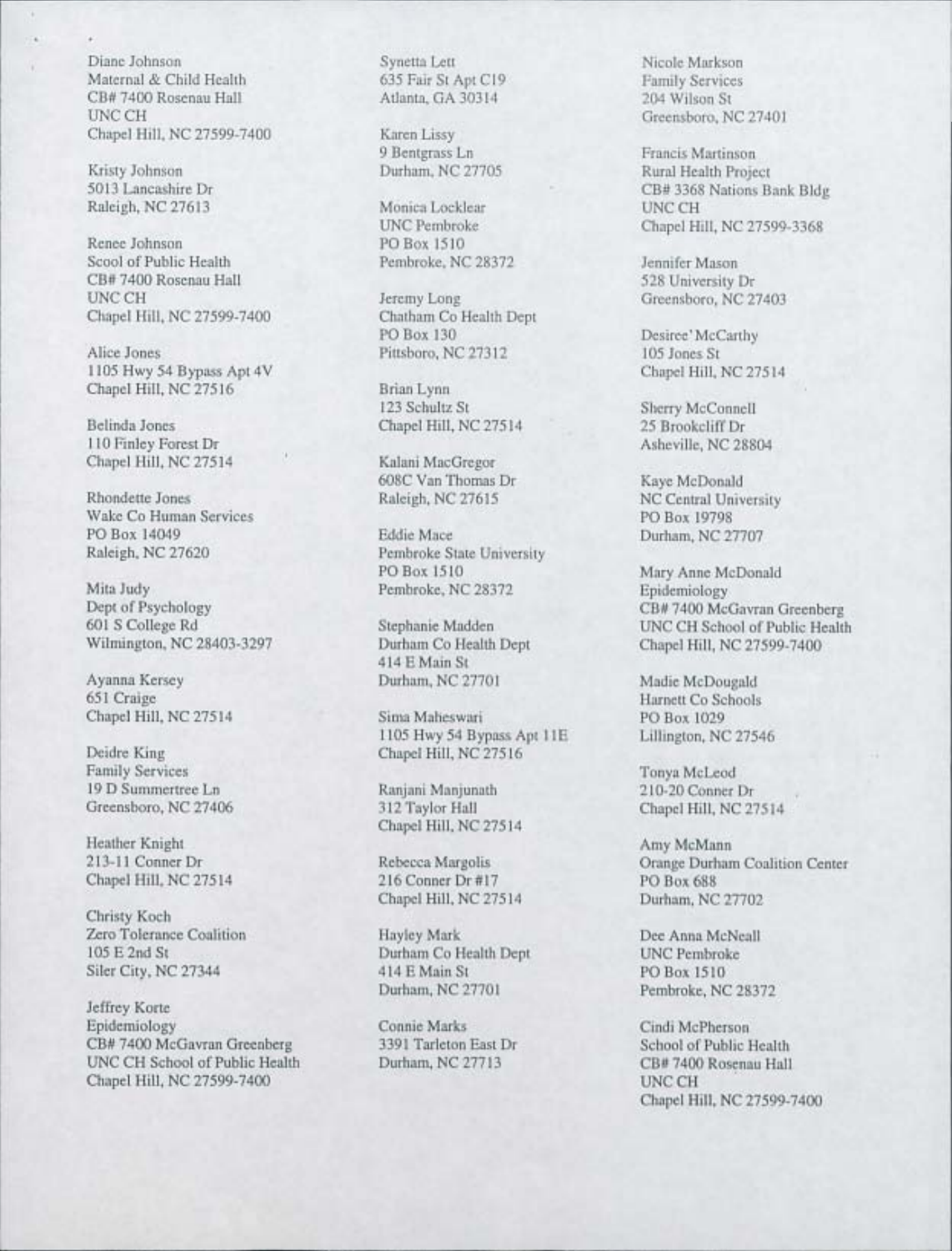Anthony McQueen Gwendolyn Morgan Janice Oxendine<br>
Davie Domestic Violence Serv Lee Co Health Dept UNC Pembroke Davie Domestic Violence Serv<br>
180 S Main St Ste 180<br>
PO Box 1528<br>
PO Box 1510<br>
PO Box 1510 180 S Main St Ste 180 PO Box 1528 PO Box 1510<br>
Mocksville, NC 27028 Sanford, NC 27331-1528 Pembroke, NC 28372 Mocksville, NC 27028

Martha McQueen Fatima Moura<br>
Davie Domestic Violence Serv 1105 Hwy 54 Bypass Apt N7 Dept of Biostatistics Mocksville, NC 27028

NC Central University UNCCH

Martin Co Health Dept Mary Newby 210 W Liberty St 1409 N Spring St Janice Petersen

Martha Monnett Zavier Nichols Raleigh, NC 27603 Dean's Office Teen Health Connection CB# 7400 Rosenau Hall 251 Eastway Dr Regina Petteway UNC CH School of Public Health Charlotte, NC 28213 Wake Co Human Services Chapel Hill, NC 27599-7400 10 Sunnybrook Rd

Laura Montanez Family Abuse Services<br>
Dean's Office PO Box 2192 Dean's Office PO Box 2192 Heather Poole<br>CB# 7400 Rosenau Hall Burlington, NC 27216 1205 Airlee Ay UNC CH School of Public Health Kinston, NC 28504 Chapel Hill, NC 27599-7400 Sally Norton

UNC Pembroke PO Box 26087

Christa Moore Greene Co Healthcare Greene Co Healthcare Greene Co Healthcare Greene Co Healthcare Sharon O'Neill PO Box 658 Northampton Co Health Dept PO Box 635 Dean's Office Snow Hill, NC 28580-0658 Jackson, NC 27845 CB# 7400 Rosenau Hall

Karen Moore Health NC A&T State University<br>School of Public Health Chapel Hill, NC 27599-7400 School of Nursing School of Public Health Chapel Hill, NC 27599-7400 CB# 7400 Rm 422 Rosenau Hall 1601 E Market St UNC CH Tara Owens Greensboro, NC 27411<br>
Chanel Hill, NC 27599-7400 Teer House Chapel Hill, NC 27599-7400

1105 Hwy 54 Bypass Apt N7<br>Chapel Hill, NC 27516

Catherine Medlin Flynt Mullinix Hlth Care Cnslt Durham Co Health Dept 423 Westwood Dr Carolyn Parks

Nikki Miner Health Behavior & Health Educ Chapel Hill, NC 27599-7400 3117 S Hampton Dr CB# 7400 Rosenau Hall Jamestown, NC 27282 UNC CH School of Public Tara Patton Health School of Public Health Bryan Mitchell Chapel Hill, NC 27599-7400 CB# 7400 Rosenau Hall

Health Education Dept Renee Myatt Chapel Hill, NC 27599-7400 1801 Fayetteville St NC Primary Health Care Assoc Durham, NC 27707 975 Walnut St Ste 355 Edward Peeples Cary, NC 27511 2230 Floyd Ave

Della Nickerson Raleigh, NC 27610 Burlington, NC 27216 1205 Airlee Ave

101 A1 Thomas Ln Beth Posner

PO Box 1510 Kelly O'Keefe Raleigh, NC 27626 Pembroke, NC 28372 407 Coolidge St Apt C Chapel Hill, NC 27516 Maria Priest

UNC CH School of Public Gwennella Quick

4019 N Roxboro Rd Judy Rafson Durham, NC 27704 404 Hugo St

180 S Main St Ste 115 Chapel Hill, NC 27516 CB# 7400 McGavran Greenberg<br>Mocksville, NC 27028 UNC CH Connie Mullinix Chapel Hill, NC 27599-7400

414 E Main St Chapel Hill, NC 27516-2805 Health Behavior & Health Educ<br>Durham, NC 27701 CB# 7400 Rm 315 Rosenau Hall CB# 7400 Rm 315 Rosenau Hall Elizabeth Mutran UNC CH School of Public Health<br>Health Rehavior & Health Educ Chanel Hill, NC 27599-7400

Ellen Modlin Richmond, VA 23220

• Williamston, NC 27892 Siler City, NC 27344 Off of Substance Abuse Policy 116 W Jones St

Jackie Moody Carrboro, NC 27510 Legal Services of NC

Durham, NC 27704-4430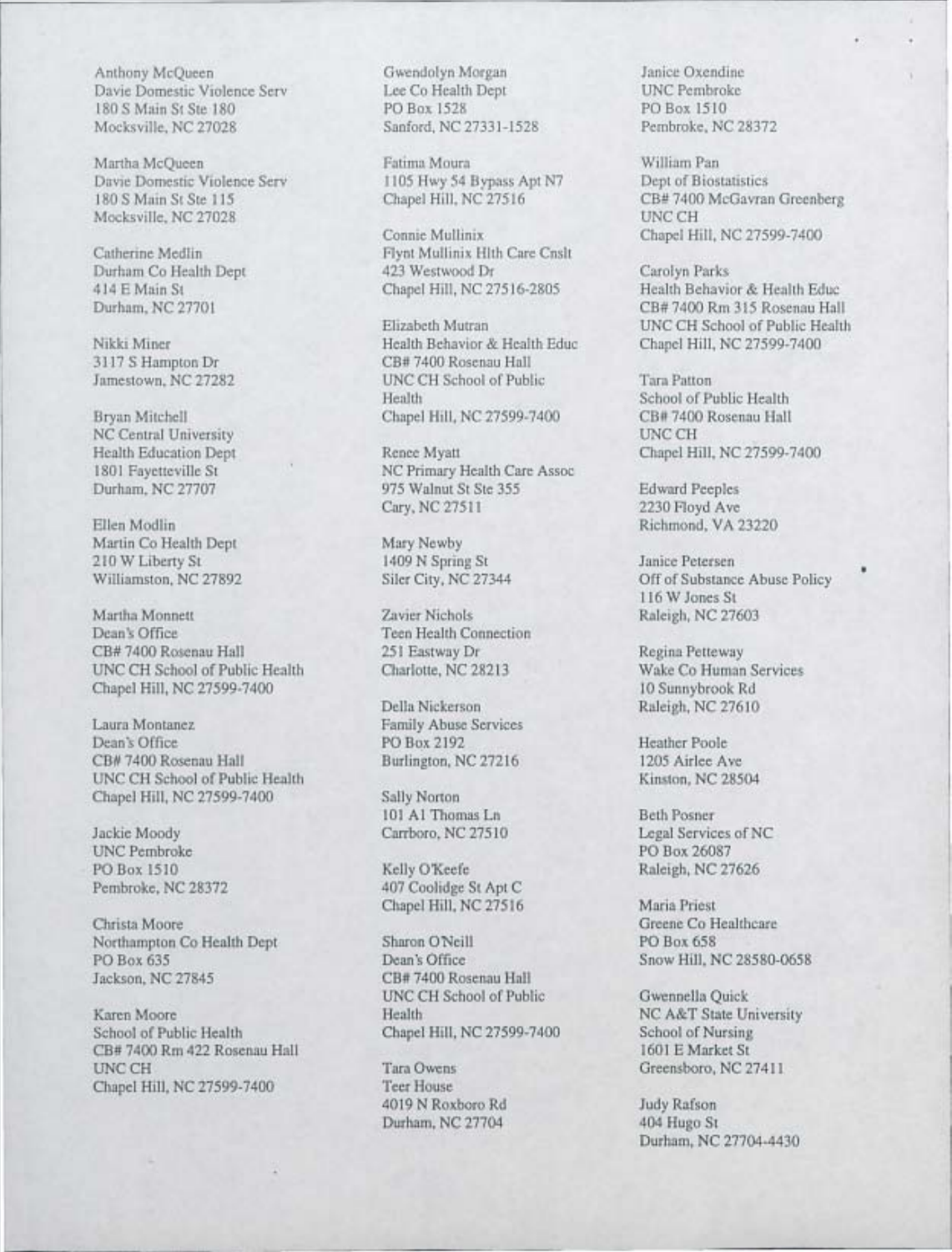Cornelia Ramsey Orange Co Health Dept 300 W Tryon St Hillsborough, NC 27278

Bobbie Reddick NC Central University PO Box 19298 Durham, NC 27707

Dan Reimer 5612 Brisbane Dr Chapel Hill, NC 27514-9689

Lenora Richardson UNC Greensboro PO Box 26172 Greensboro, NC 27402-6172

Alan Richmond Wake Co Human Services PO Box 14049 Raleigh, NC 27620-4049

Lashona Robinson NC Central University Health Education Dept PO Box 19738 Durham, NC 27713

Mary Robinson WakeAHEC 3024 New Bern Ave Ste G03 Raleigh, NC 27610-1255

Rosa Rodriguez-Acosta 1521 E Franklin St A204 Chapel Hill, NC 27514

Larry Rosenseld 112 Lantern Way Carrboro, NC 27510

Dorothy Ruffin 306 E Revere Rd Hillsborough, NC 27278

Janice Ruffini Health Behavior & Health Educ CB# 7400 Rosenau Hall UNC CH School of Public Health Chapel Hill, NC 27599-7400

Olga Sarmiento Dept of Epidemiology CB# 7400 Rosenau Hall UNC CH School of Public Health Chapel Hill, NC 27599-7400

Kimberly Sauls 2130 Paces Forest Ct Apt 622 Raleigh, NC 27612

Markeisha Savage 601 Jones Ferry Rd Apt F7 Carrboro, NC 27510

Naomi Schegloff 511 N Greensboro St Carrboro, NC 27510

Victor Schoenbach Epidemiology CB# 7400 Rm 2104D Rosenau Hall UNC CH School of Public **Health** Chapel Hill, NC 27599-7400

Jane Schumann Harnett Co Schools PO Box 1029 Lillington, NC 27546

Sohini Sengupta 4A University Lake 200 Banes St Carrboro, NC 27510

Crystal Sharpe Family Abuse Services PO Box 2192 Burlington, NC 27216

Dian Sheffield Rural Health Project CB# 3368 Nations Bank Bldg UNC CH Chapel Hill, NC 27599-3368

Karen Sigmon Poe Ctr for Health Education 224 Sunnybrook Rd Raleigh, NC 27610

Shannon Simmons The Kenan Center CB# 3440 UNC CH Chapel Hill, NC 27599-3440

Sheila Simmons 76 Justin Ct Durham, NC 27705

Fotma Simsek Hazardous Waste Section DHHS 401 Oberlin Rd Raleigh, NC 27602

Roberta Singal 1329 Old Lystra Rd Chapel Hill, NC 27514

Cindy Smith School of Public Health CB# 7400 Rosenau Hall UNC CH Chapel Hill, NC 27599-7400

Erma Smith 102 Finley Forest Dr Chapel Hill, NC 275] 4

Paula Smith 106 Magnolia Woods Dr Cary, NC 27511

Diana Solkoff School of Medicine CB# 7600 UNCCH Chapel Hill, NC 27599-7600

Felicia Solomon 206-7 Pinegate Cirel Chapel Hill, NC 27514

Stacy Sosebee-West Davie Domestic Violence Serv 180 S Main St Ste 115 Mocksville, NC 27028

Vickie Souther American Social Health Assoc PO Box 13827 RTP, NC 27709

Jean Spaulding Duke University Medical Center PO Box 3701 Durham, NC 27710

Maude Speakman School of Nursing CB#7460 101 Carrington Hall UNCCH Chapel Hill, NC 25799-7460

Octavious Spruill NC Central University Dept of Health Education PO Box 19738 Durham, NC 27707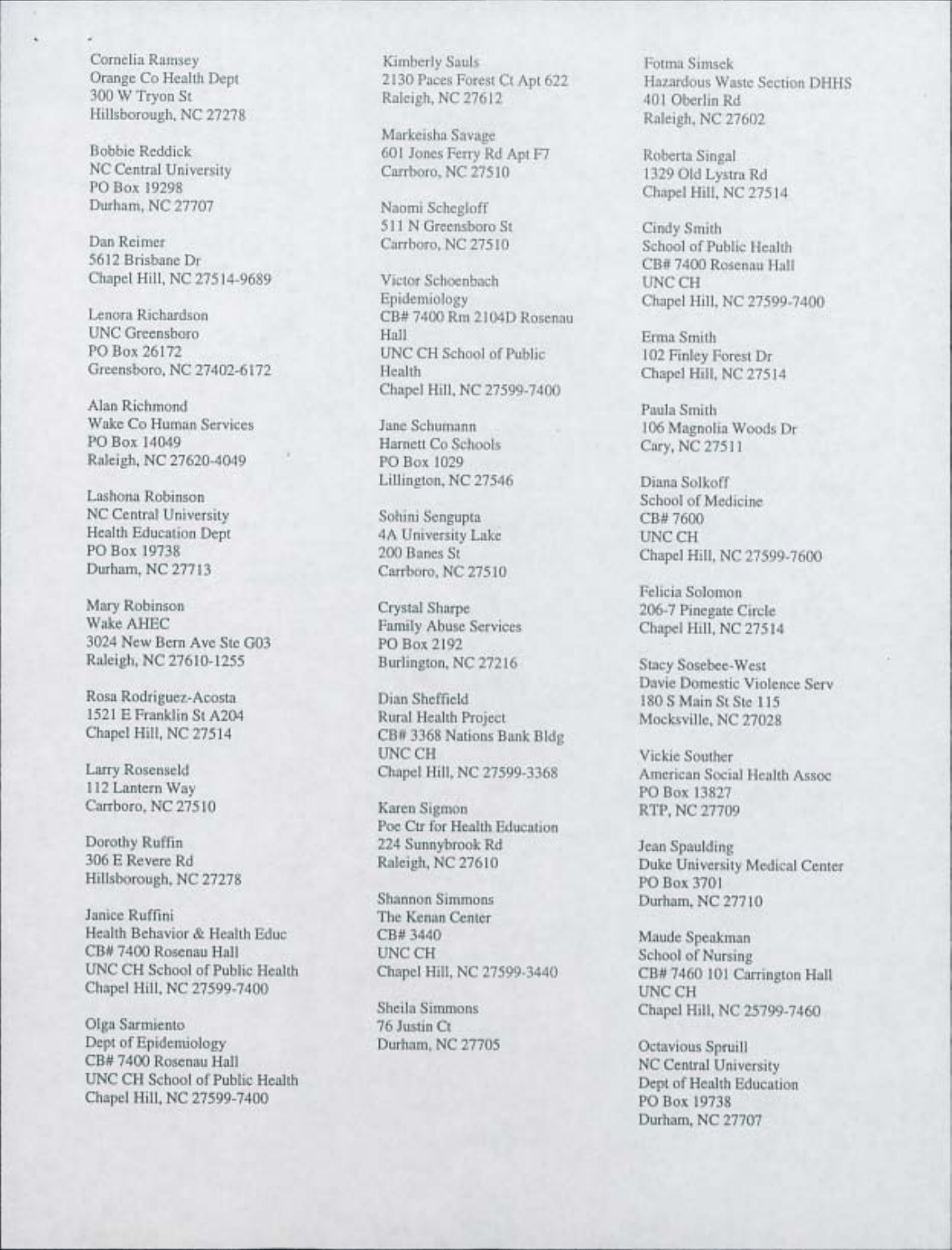Diane Marie St George Tammie Tate Nacy Washington<br>
Epidemiology Family Services Triangle J Council CB# 7400 McGavran Greenberg 2603 Ty Circle PO Box 12276<br>
UNC CH School of Public Health High Point, NC 27260 RTP, NC 27709 UNC CH School of Public Health Chapel Hill, NC 27599-7400

CB# 7400 McGavran Greenberg<br>UNC CH School of Public Health Sheryl Taylor UNC CH School of Public Health Sheryl Taylor<br>
Chapel Hill, NC 27599-7400 506 N Greensboro St Apt 34

David Steffen Chapel Hill, NC 27514<br>School of Public Health Cherice Teal Cherica Teal School of Public Health<br>CB# 7400 Rosenau Hall CB# 7400 Rosenau Hall NC Central University Doris Wearing<br>
Doris Wearing Dept of Health Education Durham Co Health Dept

Carla Stevens<br>Harbor Inc PO Box 1903 UNC Pembroke<br>Smithfield, NC 27577 PO Box 1510

Rachel Stevens Chapel Hill, NC 27599-3411<br>
Thomas Chapel Hill, NC 27599-3411 CB# 7400 Rm 263 Rosenau Hall Sarahs Refuge Inc Karen Webb Karen Webb INC CH School of Public Health PO Box 368 UNC CH School of Public Health PO Box 368<br>
Chapel Hill, NC 27599-7400 Warsaw, NC 28398

Willie Stevens Charles Trent Winston Salem, NC 27101

Doretha Stone Jeanie Umphlett Barbareta Welch UNC Wilmington Sch of Nursing Perquimans County Schools SAS Institute Inc<br>
PO Box 337 SAS Campus Dr Wilmington, NC 28403

Julie Sweedler Wake Co Health Dept Alamance Co Health Dept Barbie Wall PO Box 14049 319 N Graham Hopedale Rd NC Central University Raleigh, NC 27620-4049<br>Burlington, NC 27217 Health Education Dept

Detra Talley **Durham, NC 27707** Rural Health Project **Durham** Co Health Dept **Durham**, NC 27707 **Rural Health Project** 

Rockingham, NC 28380 Durham Co Mental Health Raleigh, NC 27626-0529

Ginger Taylor Lawrence Watkins<br>
891 Wagon Ford Rd
Beecombe Nash M

Chapel Hill, NC 27599-7400 506 N Greensboro St Apt 34 Rachel Watkins<br>Carrboro, NC 27510 108-6 Pinegate C

Dept of Health Education Durham Co He<br>PO Box 19738 414 E Main St Chapel Hill, NC 27599-7400 PO Box 19738 414 E Main St<br>Durham, NC 27707 Durham, NC 27701 Durham, NC 27707

Harbor Inc Lisa Teal Benita Weathers Pembroke, NC 28372

Shirrell Thomas

Latham Elementary School Carteret Community Action Lisa Welborn PO Box 90<br>Beaufort, NC 28557 Chapel Hill, NC 27516

PO Box 337 SAS Campus Dr<br>Hertford, NC 27944 Raleigh, NC 27513

Gerald Strand Mary Wachacha Joy Wells Fayetteville AHEC DHHS PHS IHS NAO 2908 Harvard Dr 1601 Owen Dr Cherokee Technical Support Ctr Wilmington, NC 28403<br>
Fayetteville, NC 28304 PO Box 429, Butler Building PO Box 429, Butler Building Cherokee, NC 28719 Alice Wilkerson

Health Education Dept<br>PO Box 19738

Lechelle Wardell UNC CH PO Box 14049 Sarah Tamura Raleigh, NC 27620-4049 Brenda Williamson

> PO Box 429 Linda Warren PO Box 29529 300 Infinity Rd Durham, NC 27701

Family Services Triangle J Council of Govt<br>
2603 Ty Circle<br>
PO Box 12276

Tonya Stancil 891 Wagon Ford Rd Bill Edgecombe Nash Mental Health<br>
891 Wagon Ford Rd Edgecombe Nash Mental Health<br>
500 Nash Medical Arts Mall 500 Nash Medical Arts Mall<br>Rocky Mount, NC 27804

108-6 Pinegate Circle

CB# 3411 Bolin Creek Ctr 385<br>UNC CH

319 Graham Hopedale Rd Ste B Burlington, NC 27217

Merritha Williams Durham Co Health Dept CB# 3368 Nations Bank Bldg<br>
414 E Main St CB# 3368 Nations Bank Bldg<br>
CB# 3368 Nations Bank Bldg Durham, NC 27701 Wake Co Health Dept Chapel Hill, NC 27599-3368

Richmond Co Health Dept Div of Med Assistance DHHS<br>
PO Box 429<br>
PO Box 29529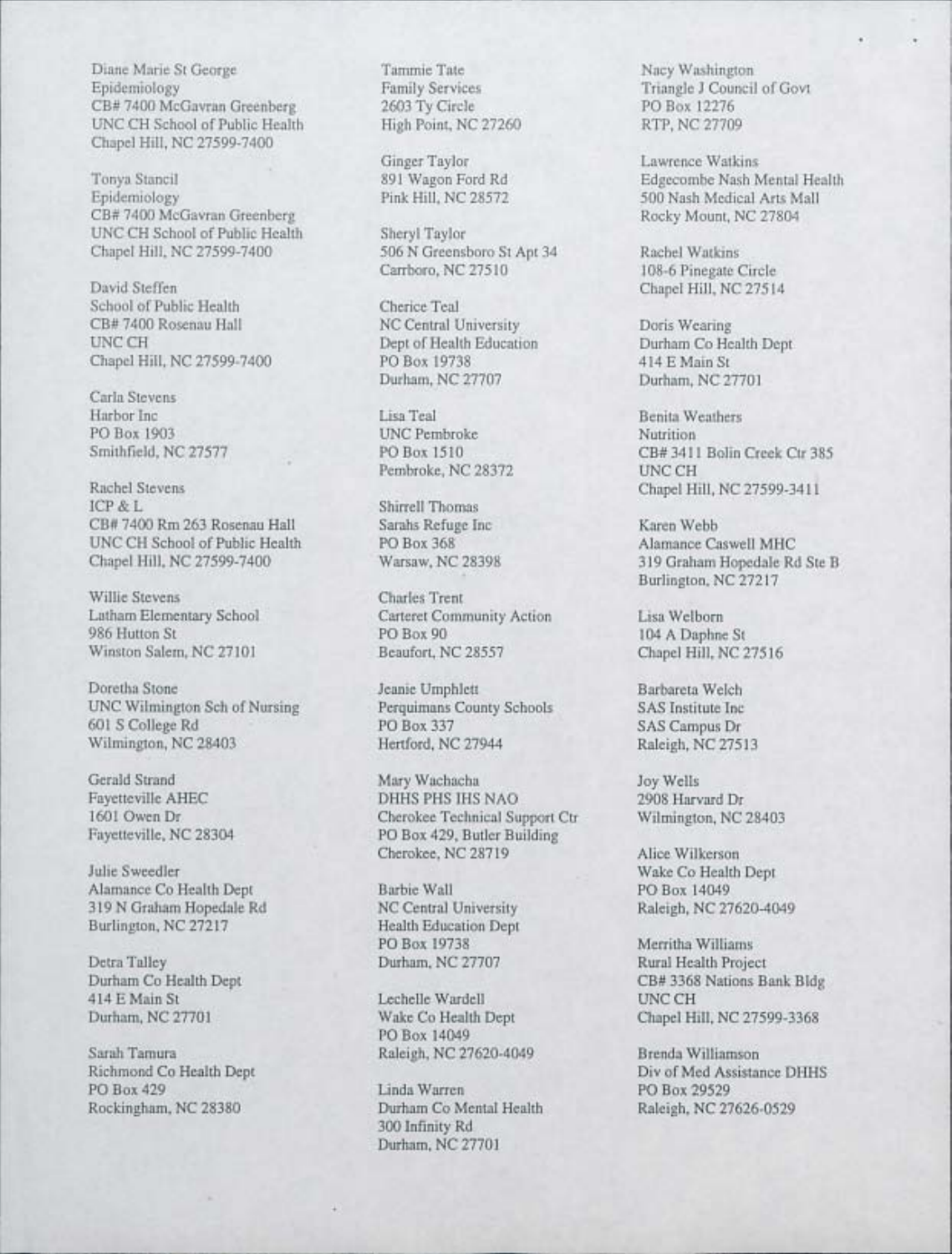Rachel Willis American Studies Dept CB# 3520 227 Greenlaw UNC CH Chapel Hill, NC 27599-3520

Rachel Winstead Harbor Inc PO Box 1903 Smithfield, NC 27577

Susanne Wolf Epidemiology CB# 7400 Rosenau Hall UNC CH School of Public Health Chapel Hill, NC 27599-7400

Kelley Wolfe Buncombe County 197 S French Broad Ave Asheville, NC 28801

DeLisa Woodburn Richmond Co Health Dept PO Box 429 Rockingham, NC 28380

Wanda Woods Div of Community Health DHHS PO box 29612 Raleigh, NC 27626-0612

Betty Worthy Gaston Co Health Dept 991 W Hudson Blvd Gastonia, NC 28052

Jacqueline Wynn North Carolina AHEC Program CB# 7165 Wing C UNC CH School of Medicine Chapel Hill, NC 27599-7165

Michelle Yeboah Morgan State University 1700 E Cold Spring Ln Baltimore, MD 21251

Dorcas Young 213 Schultz St Chapel Hill, NC 27514

Eileen Barrett 123 Chaucer Ct Carrboro, NC 27510

LaTonya Suitt 313 Sunset Ave #1 Louisburg, NC 27549